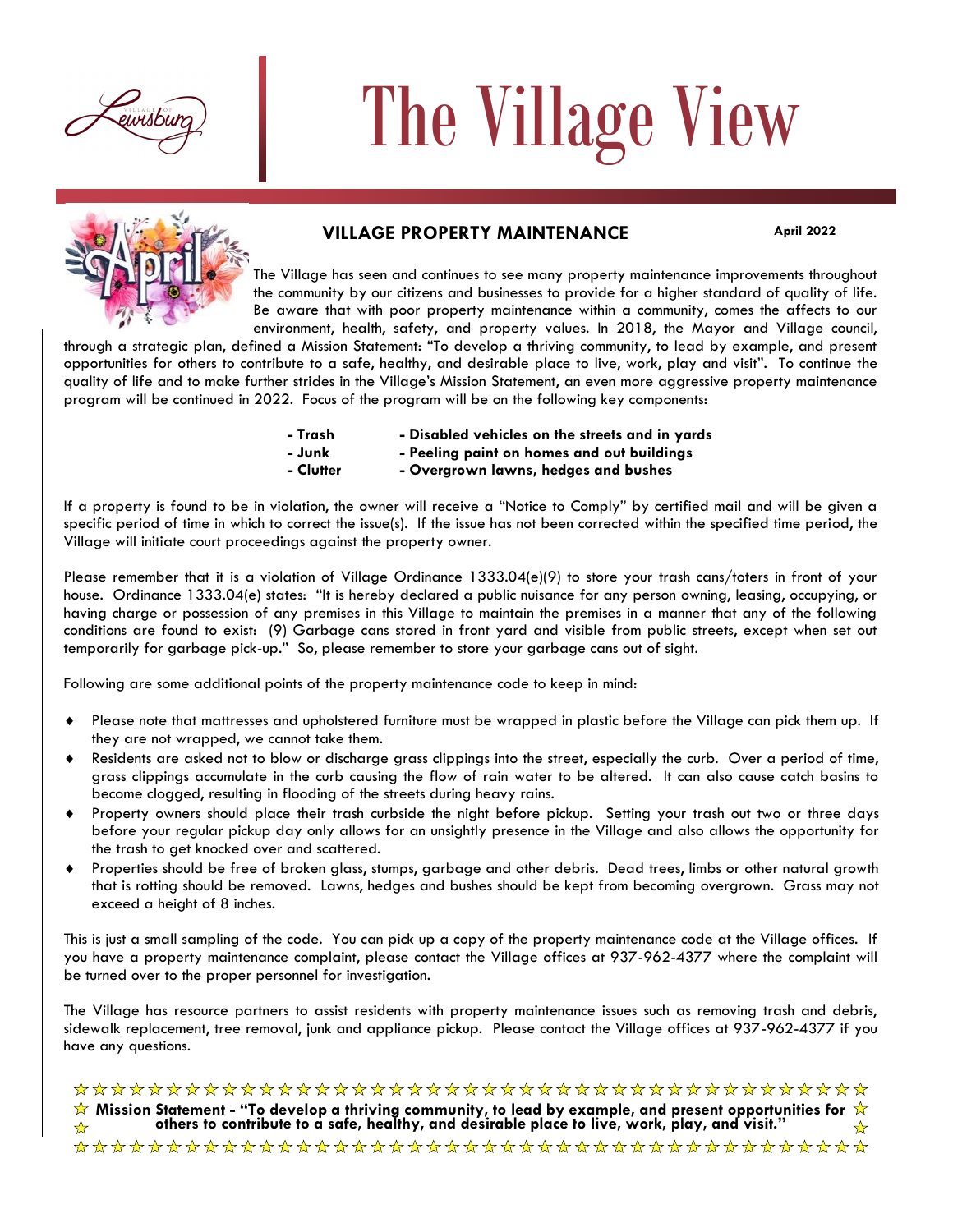#### **Fire and EMS Department News**

We would like to remind our citizens that tornado sirens are tested the 1st Wednesday of the month at noon. There are four alerting devices in our service area. These are located next to the village water tower, at the fire station, adjacent to the Knollwood subdivision, and near West Sonora.

**涤涤涤涤** 

With the onset of spring and the desire to do spring cleaning, the departments would like to offer some simple steps to protect your family and home.

Clear leaves, debris, and other yard waste from around the home, garage, and storage sheds.

• Check for frayed or damaged electrical cords and wires. Replace them or have them repaired by a qualified professional.

• Remove any combustibles from around hot water tanks, clothes dryers, and vents.

• Remove lint build-up from clothes dryers.

Get rid of oily rags and recycle stacks of newspapers.

• Have a working flashlight and batterypowered radio in the event of a power outage. \*\*\*\*\*

The departments are anxiously awaiting the delivery of a new rescue engine and an ambulance that will be replacing two

vehicles our department presently has in service. The present engine is 33 years old, and the current medic is 16 years old. We pride ourselves in the fact that we do our very best to take care of our vehicles to lengthen the service time of these pieces of equipment. We thank our citizens for their unwavering support which gives us the opportunity to secure equipment to serve our community.

盎盎盎盎

We would be remiss if we did not thank the Harrison Township Trustees for their most generous donation to assist us in being able to purchase some items for the two new vehicles. With these monies, it will enable us to purchase new rescue tools along with a cot and load system to assist our departments to increase its ability and efficiency to assist our citizens in their time of need.

\*\*\*\*\*

The Fire/EMS Departments over the last 4 months were fortunate to receive three grants from the State of Ohio for approximately \$23,000. One grant was for training of new firefighters, an EMS grant for training and equipment, and an Ohio MARCS grant for the new communication equipment.

excited to welcome three new members to our team. Kyle Gebhart, Casey Whipp, and Collin Whipp recently completed their course of instruction to become state certified firefighters. All three are third generation members of our department. These young men are all valuable assets to our Village.

The Fire Department is

#### \*\*\*\*\*

As a benefit to our community, we are still offering reflective address signs **free** of charge. It is extremely important that we can identify your residence quickly when responding to a call for assistance. Also, the department has smoke detectors available - **at no charge** – for our citizens.

\*\*\*\*\*

As always, we ask that anyone having questions or concerns regarding our departments, please contact the Station at 962-4640.

# **2021 Department Awards**

*Most EMS Training Hours:*

- Steve Hobbs-FF/P
- TenilleLawrence-FF/EMT

• Cynthia Pottenger-AEMT *Most EMS Calls:*

- Cynthia Pottenger-AEMT
- Most EMS Back-Up Calls:
- Lt. Timothy Kring-
- *Most EMS Hours Worked:*
- Jessica Frye-FF/P
- Cynthia Pottenger-AEMT
- TenilleLawrence-FF/EMT

*Most Fire Training Hours:*

- Steve Hobbs-FF/P
- Lieutenant Timothy Kring
- *Most Fire Calls:*
- Lieutenant Timothy Kring

#### *Years of Service Awards:*

- **Five Years:** Jim Ake-FF/P Cody Burnside-FF Danial Douglas-FF Ryan Gebhart—FF Anthony Guerrero-FF Josh Harry-FF Alexis Kring-FF/P Kendra Vanover-FF/P
- **Ten Years:** Randall Anderson –FF/P
- **Fifteen Years:** Aaron Cooper-FF Brady Creech-FF/P Steve Hobbs-FF/P Katie McGrath-EMT MichaelMcGrath-FF/EMT Cynthia Pottenger-AEMT
- **Twenty Years:** Abigail Kring-P Jackie Sewert, AEMT
- **Twenty-Five Years:** Jeffery Barnhart-EMT Patrick Fink-AC Lt. Todd Gebhart Lt. Timothy Kring
- **Thirty-Five Years:** Capt. Dave Whipp
	- **Forty Years:** Capt. Randy Creech
- **Fifty Years:** Chief BJ Sewert

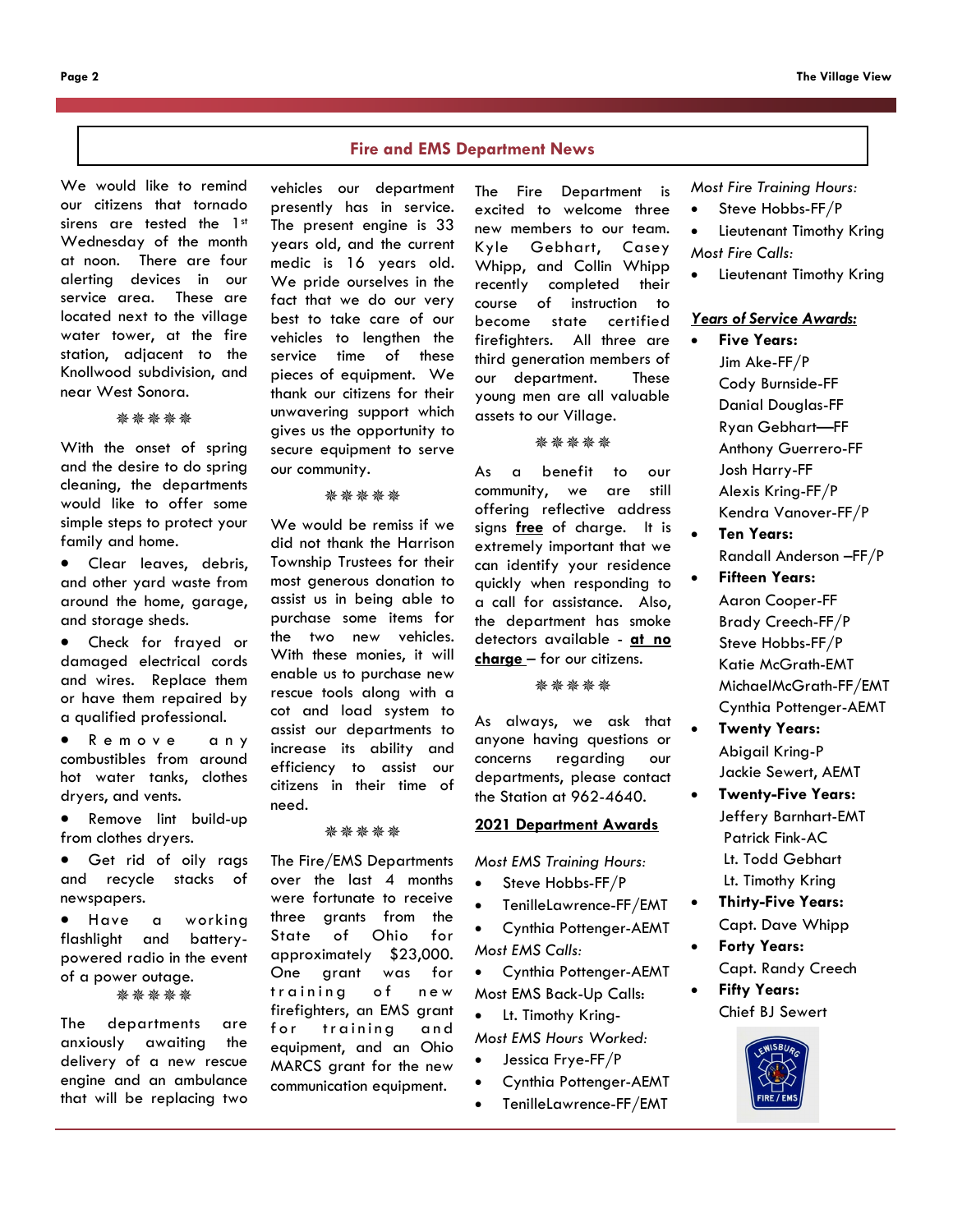### **Lewisburg Honors EMS "Heart Savers" at December Council Meeting**

On December 2<sup>nd</sup> at the Village of Lewisburg Council meeting, several members of the Fire/EMS Department were recognized for exemplary service. Assistant Chief Pat Fink, Lt. Tim Kring, Lt. Aaron Kimmel, Cindy Pottenger - EMT-A, Nick Erbaugh – Firefighter/Paramedic, Mallory Creech – Firefighter/Paramedic, Allie Kring - Firefighter/ Paramedic, and Tenille Lawrence - Firefighter/EMT, were given commendations for saving the lives of two individuals in the past 12 months. Both Mike Imhoff and Janice Bricker suffered medical emergencies that could have resulted in death, if not for the quick and efficient medical care provided by these individuals.

The two incidents that led to the personnel receiving citations were heart related. In both patients, the signs and symptoms included unresponsiveness, non-breathing, and unconsciousness, resulting in the need for advanced cardiac care. Utilizing devices and equipment that Lewisburg citizens have graciously provided to the department through tax levies, not only were two lives saved, but moreover, the patients were able to make a full recovery and resume normal daily activities.

These calls for assistance exemplify two important aspects. First, the importance of a community-based CPR program as a vital link in the chain of survival. The one incident proves the difference made when a family member identifies the seriousness of their loved one's condition and begins CPR while activating 9-1-1. Without these procedures, the outcome could have ended considerably different. Second is having committed department members providing excellent service through competent skills and quality care. Through the passion of our members, the lives of these two citizens were saved.

For those that serve in the Fire/EMS field, one of the most rewarding accomplishments any member can experience is to know that their actions contributed to saving the life of another human being. The Lewisburg Fire/EMS Department strives to provide the highest quality of care to the citizens they protect by delivering emergency medical services efficiently and effectively. Accountability and compassion guide us to provide optimal customer service.

We would be remiss if we did not express our thanks to the individuals that were assisted along with their spouses for attending the ceremony and meeting those department members that provided the emergency lifesaving care at a time when it was needed the most.



Shown Left: Janice & Dave Brickel with Lt. Aaron Kimmel & Firefighter/Paramedic Nick Erbaugh

Shown Right: Mike & Melissa Imhoff with Asst Chief Pat Fink, Firefighter/Paramedics Nick Erbaugh, Mallory Creech, and Allie Kring, Firefighter/EMT Tenille Lawrence, EMT Cindy Pottenger (not shown Lt. Tim Kring)



DRINKING WATER NOTICE—Monitoring requirements were not met for the Village of Lewisburg

We are required to monitor your drinking water for specific contaminants on a regular basis. Results of regular monitoring are an indicator of whether or not your drinking water meets health standards. During September 2021, we "did not monitor or test" or "did not complete all monitoring or testing" for total coliform bacteria, and therefore, cannot be sure of the quality of your drinking water during that time.

What should you do? There is nothing you need to do at this time. *You do not need to boil your water or take other corrective actions.* This notice is to inform you that the Village of Lewisburg did not monitor and report results for the presence of total coliform bacteria in the public drinking water system during the September 2021 time period, as required by the Ohio Environmental Protection Agency.

What is being done? Upon being notified of this violation, the water supplier was required to have the drinking water analyzed for the above mentioned parameters. The water supplier will take steps to ensure that adequate monitoring will be performed in the future. For more information, please contact Jeff Sewert at 937-962-4377 or at 112 S. Commerce Street, Lewisburg, Ohio 45338.